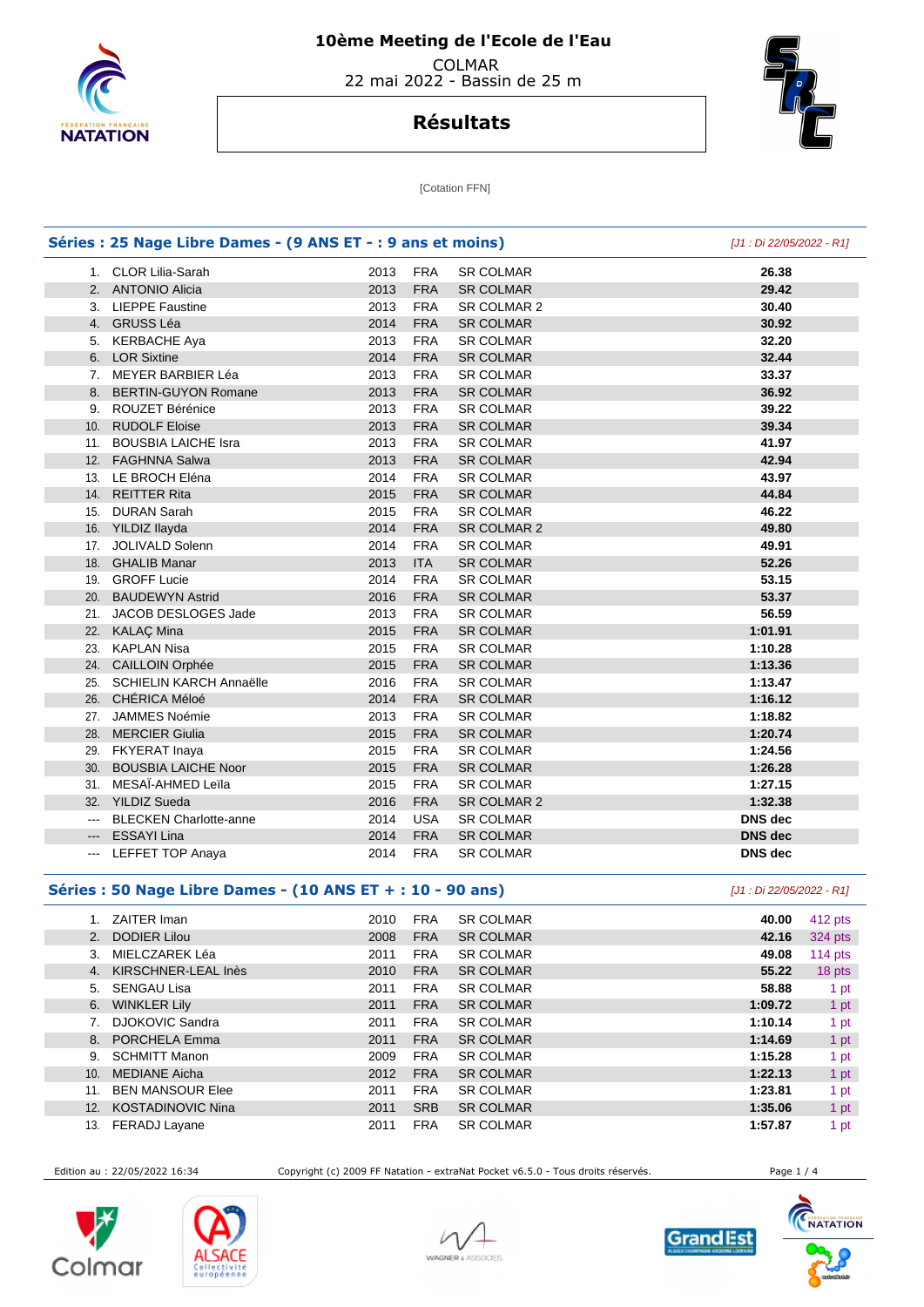

# **Résultats**



### **Séries : 25 Dos Dames - (9 ANS ET - : 9 ans et moins)** [J1 : Di 22/05/2022 - R1]

|        | 1. CLOR Lilia-Sarah           | 2013 | <b>FRA</b> | <b>SR COLMAR</b> | 31.00          |
|--------|-------------------------------|------|------------|------------------|----------------|
|        | 2. ANTONIO Alicia             | 2013 | <b>FRA</b> | <b>SR COLMAR</b> | 32.72          |
|        | 3. MEYER BARBIER Léa          | 2013 | <b>FRA</b> | <b>SR COLMAR</b> | 33.63          |
|        | 4. GRUSS Léa                  | 2014 | <b>FRA</b> | <b>SR COLMAR</b> | 33.92          |
|        | 5. KERBACHE Aya               | 2013 | <b>FRA</b> | <b>SR COLMAR</b> | 36.22          |
|        | 6. LIEPPE Faustine            | 2013 | <b>FRA</b> | SR COLMAR 2      | 37.88          |
|        | 7. RUDOLF Eloise              | 2013 | <b>FRA</b> | <b>SR COLMAR</b> | 40.25          |
|        | 8. YILDIZ Ilayda              | 2014 | <b>FRA</b> | SR COLMAR 2      | 40.97          |
| 9.     | JACOB DESLOGES Jade           | 2013 | <b>FRA</b> | <b>SR COLMAR</b> | 41.26          |
|        | 10. ROUZET Bérénice           | 2013 | <b>FRA</b> | <b>SR COLMAR</b> | 41.38          |
|        | 11. BERTIN-GUYON Romane       | 2013 | <b>FRA</b> | <b>SR COLMAR</b> | 42.47          |
|        | 12. JOLIVALD Solenn           | 2014 | <b>FRA</b> | <b>SR COLMAR</b> | 43.43          |
|        | 13. DURAN Sarah               | 2015 | <b>FRA</b> | <b>SR COLMAR</b> | 50.94          |
|        | 14. LOR Sixtine               | 2014 | <b>FRA</b> | <b>SR COLMAR</b> | 52.80          |
|        | 15. BOUSBIA LAICHE Isra       | 2013 | <b>FRA</b> | <b>SR COLMAR</b> | 52.93          |
|        | 16. LE BROCH Eléna            | 2014 | <b>FRA</b> | <b>SR COLMAR</b> | 53.19          |
|        | 17. CHÉRICA Méloé             | 2014 | <b>FRA</b> | <b>SR COLMAR</b> | 55.62          |
|        | 18. GROFF Lucie               | 2014 | <b>FRA</b> | <b>SR COLMAR</b> | 57.82          |
|        | 19. REITTER Rita              | 2015 | <b>FRA</b> | <b>SR COLMAR</b> | 59.06          |
|        | 20. FAGHNNA Salwa             | 2013 | <b>FRA</b> | <b>SR COLMAR</b> | 1:01.94        |
|        | 21. CAILLOIN Orphée           | 2015 | <b>FRA</b> | <b>SR COLMAR</b> | 1:07.98        |
| 22.    | <b>GHALIB Manar</b>           | 2013 | <b>ITA</b> | <b>SR COLMAR</b> | 1:17.68        |
| 23.    | <b>YILDIZ Sueda</b>           | 2016 | <b>FRA</b> | SR COLMAR 2      | 1:17.69        |
|        | 24. KALAÇ Mina                | 2015 | <b>FRA</b> | <b>SR COLMAR</b> | 1:17.97        |
| 25.    | <b>JAMMES Noémie</b>          | 2013 | <b>FRA</b> | <b>SR COLMAR</b> | 1:22.19        |
|        | 26. MESAÏ-AHMED Leïla         | 2015 | <b>FRA</b> | <b>SR COLMAR</b> | 1:23.64        |
|        | 27. SCHIELIN KARCH Annaëlle   | 2016 | <b>FRA</b> | <b>SR COLMAR</b> | 1:24.58        |
|        | 28. BAUDEWYN Astrid           | 2016 | <b>FRA</b> | <b>SR COLMAR</b> | 1:36.28        |
|        | 29. BOUSBIA LAICHE Noor       | 2015 | <b>FRA</b> | <b>SR COLMAR</b> | 1:49.48        |
|        | 30. FKYERAT Inaya             | 2015 | <b>FRA</b> | <b>SR COLMAR</b> | 1:56.60        |
| 31.    | <b>MERCIER Giulia</b>         | 2015 | <b>FRA</b> | <b>SR COLMAR</b> | 2:05.84        |
|        | 32. KAPLAN Nisa               | 2015 | <b>FRA</b> | <b>SR COLMAR</b> | 2:14.78        |
| $\sim$ | <b>BLECKEN Charlotte-anne</b> | 2014 | <b>USA</b> | <b>SR COLMAR</b> | <b>DNS</b> dec |
| --- 1  | <b>ESSAYI Lina</b>            | 2014 | <b>FRA</b> | <b>SR COLMAR</b> | <b>DNS</b> dec |
| ---    | <b>LEFFET TOP Anaya</b>       | 2014 | <b>FRA</b> | <b>SR COLMAR</b> | <b>DNS</b> dec |

#### **Séries : 50 Dos Dames - (10 ANS ET + : 10 - 90 ans)** [J1 : Di 22/05/2022 - R1]

|     | <b>DODIER Lilou</b>      | 2008 | <b>FRA</b> | <b>SR COLMAR</b> | 48.82   | 362 pts |
|-----|--------------------------|------|------------|------------------|---------|---------|
|     | 2. ZAITER Iman           | 2010 | <b>FRA</b> | <b>SR COLMAR</b> | 50.91   | 299 pts |
| 3.  | <b>SCHMITT Manon</b>     | 2009 | <b>FRA</b> | <b>SR COLMAR</b> | 52.21   | 264 pts |
| 4.  | <b>SENGAU Lisa</b>       | 2011 | <b>FRA</b> | <b>SR COLMAR</b> | 1:00.89 | 83 pts  |
| 5.  | KIRSCHNER-LEAL Inès      | 2010 | <b>FRA</b> | <b>SR COLMAR</b> | 1:01.44 | 75 pts  |
| 6.  | MIELCZAREK Léa           | 2011 | <b>FRA</b> | <b>SR COLMAR</b> | 1:03.31 | 51 pts  |
|     | <b>WINKLER Lily</b>      | 2011 | <b>FRA</b> | <b>SR COLMAR</b> | 1:03.97 | 43 pts  |
| 8.  | <b>DJOKOVIC Sandra</b>   | 2011 | <b>FRA</b> | <b>SR COLMAR</b> | 1:04.18 | 41 pts  |
| 9.  | PORCHELA Emma            | 2011 | <b>FRA</b> | <b>SR COLMAR</b> | 1:18.91 | 1 pt    |
| 10. | <b>MEDIANE Aicha</b>     | 2012 | <b>FRA</b> | <b>SR COLMAR</b> | 1:25.28 | 1 pt    |
| 11. | <b>KOSTADINOVIC Nina</b> | 2011 | <b>SRB</b> | <b>SR COLMAR</b> | 1:26.44 | 1 pt    |
| 12. | <b>BEN MANSOUR Elee</b>  | 2011 | <b>FRA</b> | <b>SR COLMAR</b> | 1:38.40 | 1 pt    |
| 13. | FERADJ Layane            | 2011 | <b>FRA</b> | <b>SR COLMAR</b> | 1:40.30 | 1 pt    |

Edition au : 22/05/2022 16:34 Copyright (c) 2009 FF Natation - extraNat Pocket v6.5.0 - Tous droits réservés. Page 2 / 4









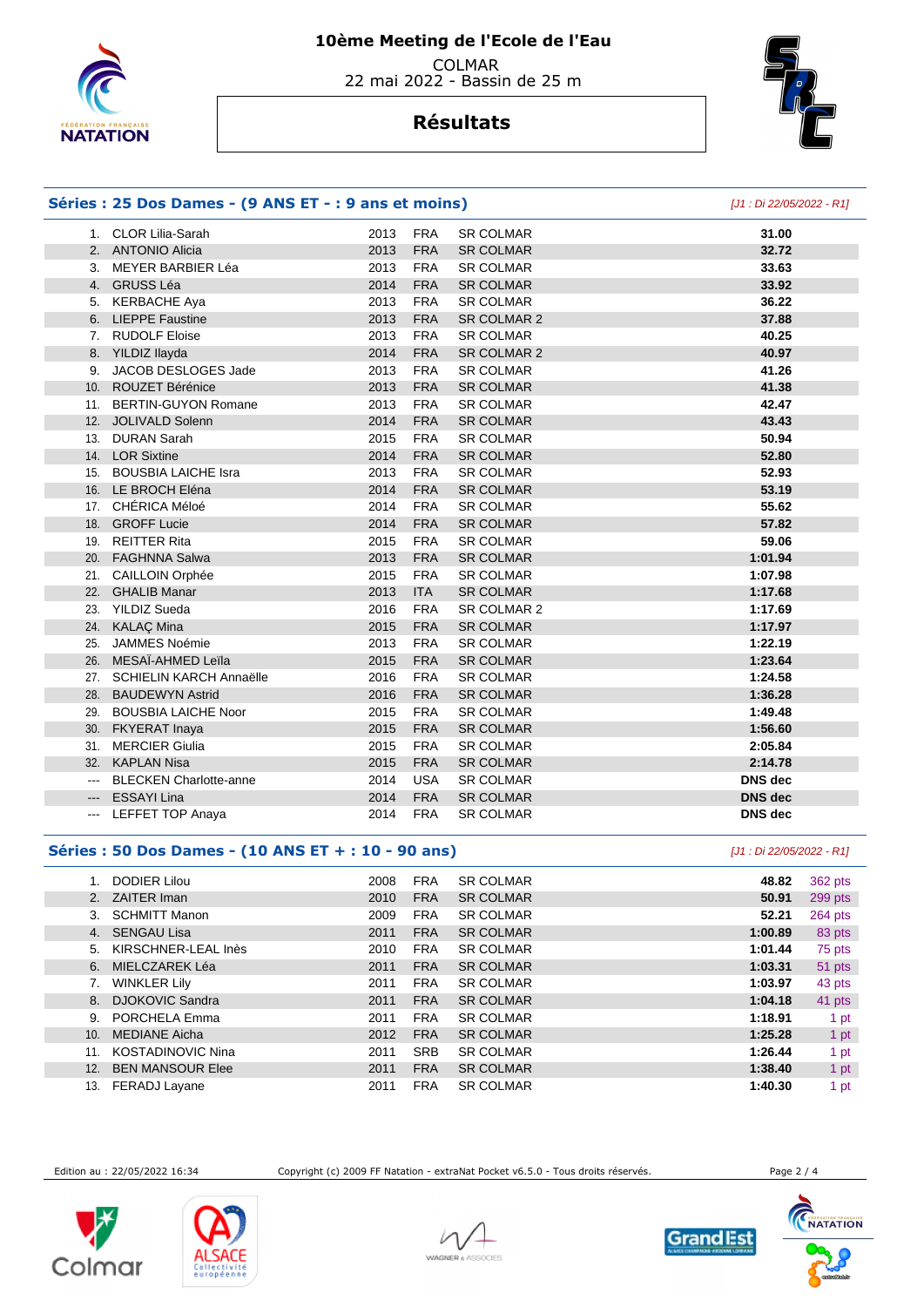

## **Résultats**



|                                                                                                                                                                                                                                                                                                                                                                                                                                                                            | Séries : 25 Nage Libre Messieurs - (9 ANS ET - : 9 ans et moins) | [J1 : Di 22/05/2022 - R1] |                          |                  |                           |        |
|----------------------------------------------------------------------------------------------------------------------------------------------------------------------------------------------------------------------------------------------------------------------------------------------------------------------------------------------------------------------------------------------------------------------------------------------------------------------------|------------------------------------------------------------------|---------------------------|--------------------------|------------------|---------------------------|--------|
|                                                                                                                                                                                                                                                                                                                                                                                                                                                                            | 1. RETOURNARD Aurélien                                           | 2013                      | <b>FRA</b>               | <b>SR COLMAR</b> | 25.64                     |        |
|                                                                                                                                                                                                                                                                                                                                                                                                                                                                            | 2. BAUDEWYN Emerick                                              | 2014                      | <b>FRA</b>               | <b>SR COLMAR</b> | 25.97                     |        |
|                                                                                                                                                                                                                                                                                                                                                                                                                                                                            | 3. SOILIHI-CARDOT Nolhan                                         | 2013                      | <b>FRA</b>               | <b>SR COLMAR</b> | 26.72                     |        |
|                                                                                                                                                                                                                                                                                                                                                                                                                                                                            | 4. MORTADA Tinour                                                | 2015                      | <b>FRA</b>               | <b>SR COLMAR</b> | 30.82                     |        |
|                                                                                                                                                                                                                                                                                                                                                                                                                                                                            | 5. ZOLGER Jules                                                  | 2014                      | <b>FRA</b>               | <b>SR COLMAR</b> | 33.14                     |        |
|                                                                                                                                                                                                                                                                                                                                                                                                                                                                            | 6. GUILBERT Ethan                                                | 2013                      | <b>FRA</b>               | <b>SR COLMAR</b> | 33.54                     |        |
|                                                                                                                                                                                                                                                                                                                                                                                                                                                                            | 7. DESJARDINS-MARION Armand                                      | 2014                      | <b>FRA</b>               | <b>SR COLMAR</b> | 34.24                     |        |
|                                                                                                                                                                                                                                                                                                                                                                                                                                                                            | 8. DORAN Lucas                                                   | 2015                      | <b>FRA</b>               | <b>SR COLMAR</b> | 34.88                     |        |
|                                                                                                                                                                                                                                                                                                                                                                                                                                                                            | 9. ARNDT Clément                                                 | 2013                      | <b>FRA</b>               | <b>SR COLMAR</b> | 35.91                     |        |
|                                                                                                                                                                                                                                                                                                                                                                                                                                                                            | 10. FERADJ Firase                                                | 2014                      | <b>FRA</b>               | <b>SR COLMAR</b> | 43.25                     |        |
|                                                                                                                                                                                                                                                                                                                                                                                                                                                                            | 11. SAMSOUDINE Faris                                             | 2014                      | <b>FRA</b>               | <b>SR COLMAR</b> | 44.38                     |        |
|                                                                                                                                                                                                                                                                                                                                                                                                                                                                            | 12. BERTIN-GUYON Mael                                            | 2015                      | <b>FRA</b>               | <b>SR COLMAR</b> | 49.09                     |        |
|                                                                                                                                                                                                                                                                                                                                                                                                                                                                            | 13. RUDOLF Leonard                                               | 2015                      | <b>FRA</b>               | <b>SR COLMAR</b> | 50.22                     |        |
|                                                                                                                                                                                                                                                                                                                                                                                                                                                                            | 14. CHIRALIEV Miri                                               | 2015                      | <b>FRA</b>               | <b>SR COLMAR</b> | 54.84                     |        |
|                                                                                                                                                                                                                                                                                                                                                                                                                                                                            | 15. MORETTI Victor                                               | 2014                      | <b>SWE</b>               | <b>SR COLMAR</b> | 1:00.96                   |        |
|                                                                                                                                                                                                                                                                                                                                                                                                                                                                            | 16. CHEVIGNY Léon                                                | 2014                      | <b>FRA</b>               | <b>SR COLMAR</b> | 1:02.10                   |        |
|                                                                                                                                                                                                                                                                                                                                                                                                                                                                            | 17. SCHILLINGER Aaron                                            | 2013                      | <b>FRA</b>               | <b>SR COLMAR</b> | 1:03.68                   |        |
|                                                                                                                                                                                                                                                                                                                                                                                                                                                                            | 18. KITTEL Yonas                                                 | 2015                      | <b>FRA</b>               | <b>SR COLMAR</b> | 1:09.37                   |        |
|                                                                                                                                                                                                                                                                                                                                                                                                                                                                            | 19. WERNERT Nicolas                                              | 2014                      | <b>FRA</b>               | <b>SR COLMAR</b> | 1:10.28                   |        |
|                                                                                                                                                                                                                                                                                                                                                                                                                                                                            | 20. TEKIN Ali                                                    | 2015                      | <b>FRA</b>               | <b>SR COLMAR</b> | 1:10.53                   |        |
|                                                                                                                                                                                                                                                                                                                                                                                                                                                                            | 21. ANASTACIO Luis                                               | 2014                      | <b>FRA</b>               | <b>SR COLMAR</b> | 1:13.02                   |        |
|                                                                                                                                                                                                                                                                                                                                                                                                                                                                            | 22. MAURER Benjamin                                              | 2015                      | <b>FRA</b>               | <b>SR COLMAR</b> | 1:17.42                   |        |
|                                                                                                                                                                                                                                                                                                                                                                                                                                                                            | 23. BEJAOUI Aaron                                                | 2014                      | <b>FRA</b>               | <b>SR COLMAR</b> | 1:17.97                   |        |
|                                                                                                                                                                                                                                                                                                                                                                                                                                                                            | 24. BRESSON Arthur                                               | 2014                      | <b>FRA</b>               | <b>SR COLMAR</b> | 1:19.80                   |        |
|                                                                                                                                                                                                                                                                                                                                                                                                                                                                            | 25. FOLTIN Baptiste                                              | 2016                      | <b>FRA</b>               | <b>SR COLMAR</b> | 1:33.06                   |        |
|                                                                                                                                                                                                                                                                                                                                                                                                                                                                            | 26. HABERKORN Hadrien                                            | 2016                      | <b>FRA</b>               | <b>SR COLMAR</b> | 1:37.79                   |        |
|                                                                                                                                                                                                                                                                                                                                                                                                                                                                            | 27. GUILBERT Léo                                                 | 2015                      | <b>FRA</b>               | <b>SR COLMAR</b> | 1:43.48                   |        |
|                                                                                                                                                                                                                                                                                                                                                                                                                                                                            | 28. MORETTI Ezio                                                 | 2015                      | <b>SWE</b>               | <b>SR COLMAR</b> | 1:44.28                   |        |
| 29.                                                                                                                                                                                                                                                                                                                                                                                                                                                                        | <b>DEMIR Omer Asaf</b>                                           | 2015                      | <b>FRA</b>               | <b>SR COLMAR</b> | 2:12.62                   |        |
| ---                                                                                                                                                                                                                                                                                                                                                                                                                                                                        | <b>BEN TALEB Adam</b>                                            | 2014                      | <b>FRA</b>               | <b>SR COLMAR</b> | <b>DNS dec</b>            |        |
| $\frac{1}{2} \left( \frac{1}{2} \right) \left( \frac{1}{2} \right) \left( \frac{1}{2} \right) \left( \frac{1}{2} \right) \left( \frac{1}{2} \right) \left( \frac{1}{2} \right) \left( \frac{1}{2} \right) \left( \frac{1}{2} \right) \left( \frac{1}{2} \right) \left( \frac{1}{2} \right) \left( \frac{1}{2} \right) \left( \frac{1}{2} \right) \left( \frac{1}{2} \right) \left( \frac{1}{2} \right) \left( \frac{1}{2} \right) \left( \frac{1}{2} \right) \left( \frac$ | <b>HAMMANI llyes</b>                                             | 2014                      | <b>FRA</b>               | SR COLMAR        | <b>DNS</b> dec            |        |
| $---$                                                                                                                                                                                                                                                                                                                                                                                                                                                                      | <b>KAUFFMANN Gautier</b>                                         | 2013                      | <b>FRA</b>               | <b>SR COLMAR</b> | <b>DNS</b> dec            |        |
|                                                                                                                                                                                                                                                                                                                                                                                                                                                                            | <b>KEITA Sinkoun</b>                                             | 2015                      | <b>FRA</b>               | <b>SR COLMAR</b> | <b>DNS</b> dec            |        |
|                                                                                                                                                                                                                                                                                                                                                                                                                                                                            | Séries : 50 Nage Libre Messieurs - (10 ANS ET + : 10 - 90 ans)   |                           |                          |                  | [J1 : Di 22/05/2022 - R1] |        |
|                                                                                                                                                                                                                                                                                                                                                                                                                                                                            | 1. FAGHNNA Adam                                                  | 2011                      | <b>FRA</b>               | <b>SR COLMAR</b> | 48.72                     | 74 pts |
|                                                                                                                                                                                                                                                                                                                                                                                                                                                                            | 2. FAGHNNA Ayoub                                                 | 2011                      | <b>FRA</b>               | <b>SR COLMAR</b> | 50.52                     | 45 pts |
|                                                                                                                                                                                                                                                                                                                                                                                                                                                                            | 3. CHERGUI Rayan                                                 | 2009                      | <b>FRA</b>               | <b>SR COLMAR</b> | 53.15                     | 16 pts |
|                                                                                                                                                                                                                                                                                                                                                                                                                                                                            | 4. GRUSS Tim                                                     | 2012                      | <b>FRA</b>               | <b>SR COLMAR</b> | 55.92                     | 1 pt   |
| 5.                                                                                                                                                                                                                                                                                                                                                                                                                                                                         | <b>ZOLGER Emile</b>                                              | 2011                      | <b>FRA</b>               | SR COLMAR 2      | 56.22                     | 1 pt   |
|                                                                                                                                                                                                                                                                                                                                                                                                                                                                            | 6. BOUABID Wassim                                                | 2010                      | <b>FRA</b>               | <b>SR COLMAR</b> | 56.37                     | 1 pt   |
|                                                                                                                                                                                                                                                                                                                                                                                                                                                                            | 7. LEBEAU Yoan                                                   | 2011                      | <b>FRA</b>               | <b>SR COLMAR</b> | 59.68                     | 1 pt   |
|                                                                                                                                                                                                                                                                                                                                                                                                                                                                            | 8. EL HALLANI Zineddine                                          | 2009                      | <b>FRA</b>               | <b>SR COLMAR</b> | 1:03.09                   | 1 pt   |
|                                                                                                                                                                                                                                                                                                                                                                                                                                                                            |                                                                  | 2011                      | <b>FRA</b>               | <b>SR COLMAR</b> | 1:12.71                   | 1 pt   |
| 9.                                                                                                                                                                                                                                                                                                                                                                                                                                                                         | <b>TLIHATE Mohamed-Amine</b>                                     |                           |                          |                  |                           |        |
| 10.                                                                                                                                                                                                                                                                                                                                                                                                                                                                        | <b>MEDIANE Salman</b>                                            | 2011                      | <b>ITA</b>               | <b>SR COLMAR</b> | 1:19.38                   | 1 pt   |
| $\hspace{0.05cm} \ldots$                                                                                                                                                                                                                                                                                                                                                                                                                                                   | <b>CHALLANT MARTZ Louis</b>                                      | 2012                      | <b>FRA</b><br><b>FRA</b> | <b>SR COLMAR</b> | DNS dec                   |        |

### **Séries : 25 Dos Messieurs - (9 ANS ET - : 9 ans et moins)** [J1 : Di 22/05/2022 - R1]

| BAUDEWYN Emerick    | 2014 | <b>FRA</b> | <b>SR COLMAR</b> | 27.53 |
|---------------------|------|------------|------------------|-------|
| RETOURNARD Aurélien | 2013 | <b>FRA</b> | <b>SR COLMAR</b> | 28.03 |
| ARNDT Clément       | 2013 | FRA        | <b>SR COLMAR</b> | 33.06 |

Edition au : 22/05/2022 16:34 Copyright (c) 2009 FF Natation - extraNat Pocket v6.5.0 - Tous droits réservés. Page 3 / 4